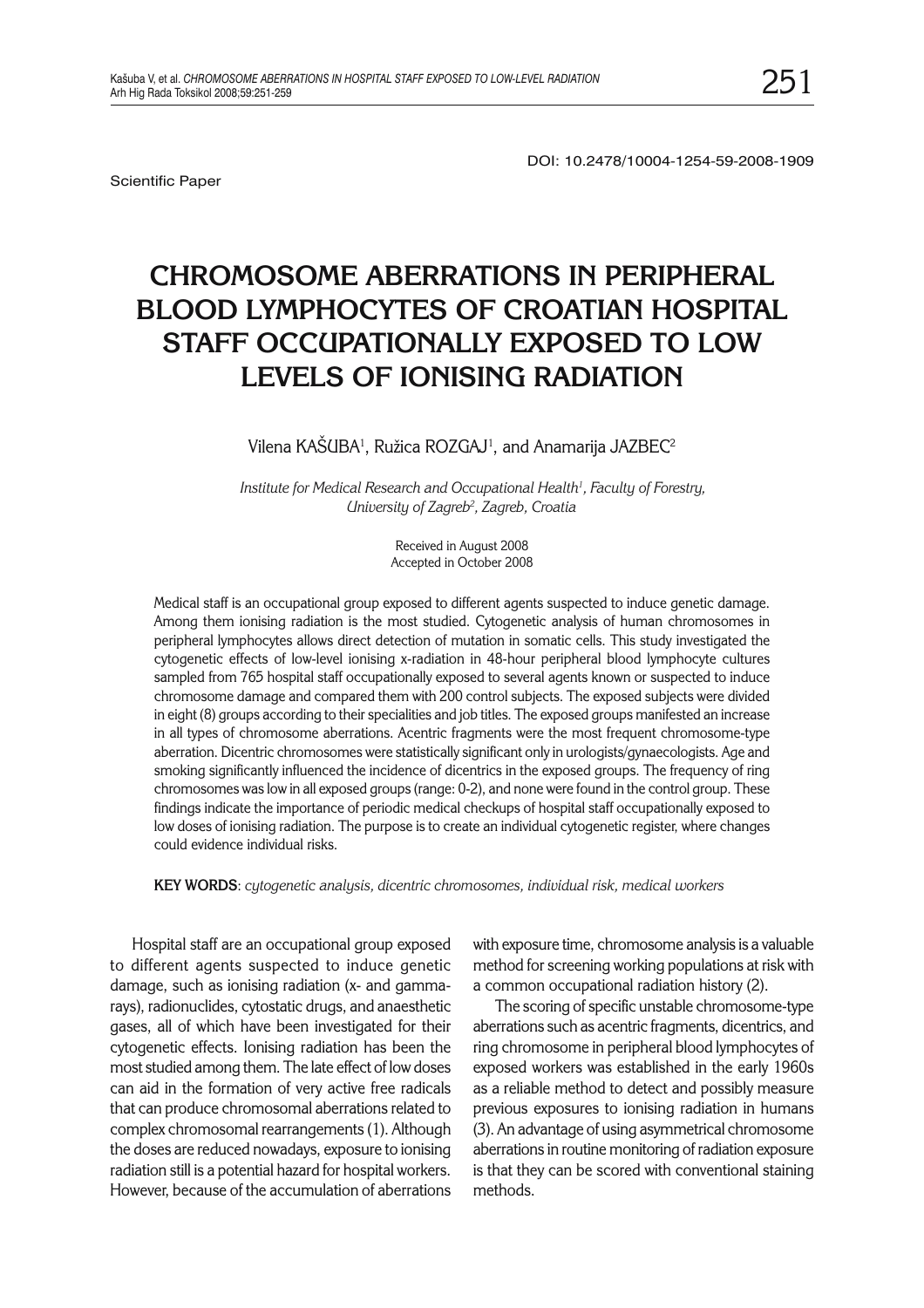For subjects exposed to zero or low doses, cytogenetic studies can provide useful information for physicians (4). Radiation protection limits do not define safe or unsafe levels of radiation exposure. Exceeding a limit does not mean that one will get cancer. For radiation protection purposes, it is assumed that risks are related to the size of the radiation dose. Occupational radiation exposure is normally less than a few cGy per year. The International Commission on Radiological Protection (ICRP) has set the following limits on exposure to ionising radiation: the general public shall not be exposed to more than 1 mSv per year (over and above natural background); occupational exposure shall not exceed 20 mSv per year. These limits exclude exposure due to background and medical radiation. The limit for normal occupational exposure is 0.05 Sv a year (5).

Cytogenetic analysis was performed within systematic examinations that were obligatory every five years for persons working in an ionising radiation zone in Croatia. The current whole-body dose limit is 50 mSv per person occupationally exposed to radiation. All workers exposed to ionising radiation were regularly monitored with film dosimeters.

The purpose of this study was to provide an assessment of the genotoxic risk associated with exposure to ionising radiation in different medical professions. We used a large database (including years 1991-2005) of our laboratory in Zagreb that performed routine surveillance of the occurrence of cytogenetic damage in hospital workers exposed to ionising radiation. The size of this group allowed evaluation of the extent of cytogenetic damage in hospital staff.

# SUBJECTS AND METHODS

# *Study population*

A total of 765 medical workers of different job titles were examined for the incidence of chromosome aberrations. Two hundred healthy volunteers who had not been occupationally exposed to ionising radiation served as control. The subjects were divided in groups according to their job title at the time of blood collection, as follows: anaesthesiologists (n=80), anaesthetic technicians ( $n=45$ ), radiology technicians  $(n=250)$ , operating room nurses  $(n=100)$ , surgeons  $(n=100)$ , nurses  $(n=50)$ , radiologists  $(n=100)$ , and urologists/gynaecologists (n=40). All subjects were interviewed and completed a questionnaire including

demographic data, smoking habit, exposure to ionising radiation and anti-neoplastic drugs, and intake of antibiotic drugs. They signed an informed consent form prior to their inclusion in the study. The study was approved by the ethics committee of the Institute for Medical Research and Occupational Health in Zagreb, Croatia.

The groups did not completely match in age. The control group consisted of younger people who underwent pre-employment screening. Matching was also not possible for sex. Nurses and operating room nurses were all women, and women prevail in the anaesthetic technician group. In contrast, surgeons and urologists/gynaecologists were mostly men.

Smoking habit is presented as smokers and nonsmokers, and as a smoking index, which is defined as the average number of cigarettes smoked per day multiplied by the average duration of smoking in years (6). The portion of smokers in the control group was smaller than in the exposed group (Table 1).

# *Cytogenetic method*

Venous blood samples were collected into heparinised tubes. All samples were coded and culture was generally initiated within 24 hours. A standard procedure for chromosome aberration analysis from whole blood was applied (7), and the slides were screened for unstable chromosomal aberrations, including dicentric and ring chromosomes, acentric fragments, and tri- and tetra-radial exchanges. From each person, 200 metaphases were scored.

#### *Statistical analysis*

The Poisson regression analysis was performed to evaluate independent association between the acentric fragments and dicentric chromosomes, and potential confounders, i.e., age, sex, smoking habit, and duration of exposure. Logarithm of the number of cells scored was used as an offset variable to adjust for the differences in these numbers. Models were weighted for the number of cells scored, and 95 % confidence interval (95 % CI) was always reported. This statistical analysis was performed using SAS 8.0 statistical package (8). The differences between groups were determined by the two-sided chi-square test with Yates's correction.

# RESULTS

Population profiles are shown in Table 1. The study subjects were divided in eight exposed groups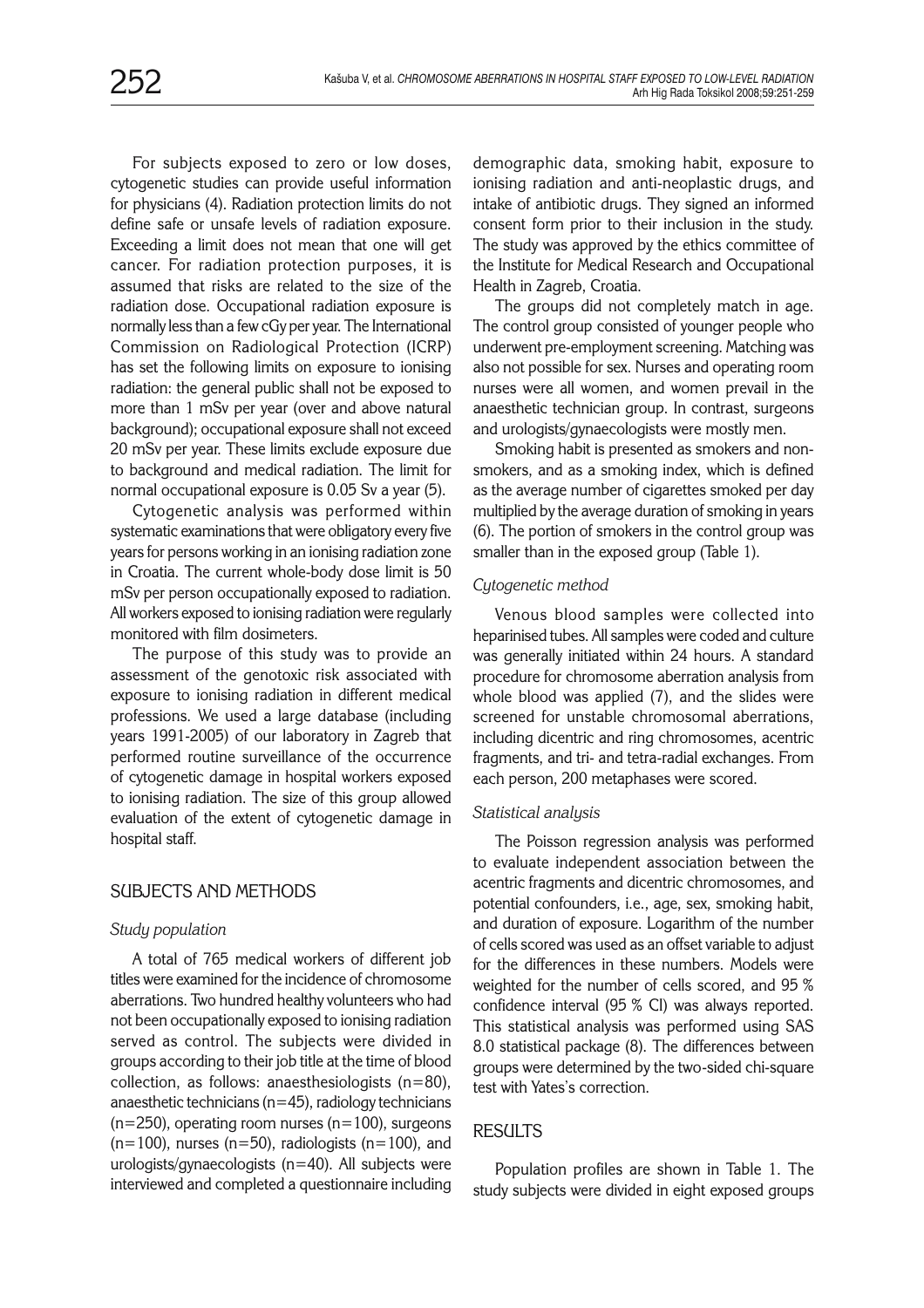(anaesthesiologist, anaesthetic technician, radiology technician, operating room nurse, surgeon, nurse, radiologist, and urologist/gynaecologist) and the control group. A total of 193,000 cells were analysed. Table 2 shows the mean frequencies of various types of chromosome aberrations in each group. The most frequent type of aberrations in exposed subjects was acentric fragment (5.33 ac per 1000 cells), followed by dicentric chromosome (0.87 dic per 1000 cells), triand tetra-radial exchanges (0.12 exch per 1000 cells), and ring chromosome (0.07 R per 1000 cells).

The frequency of dicentric chromosome (dic per cell), which is considered the most important aberration type indicating exposure to ionising radiation, were as follows: control subjects 0.50x10-3; anaesthesiologists  $1.44x10^{3}$ ; anaesthetic technicians 0.89x10<sup>-3</sup>; radiology technicians 0.74x10<sup>-3</sup>; operating room nurses  $1.00x10^{-3}$ ; surgeons  $1.15x10^{-3}$ ; nurses 1.10x10 $3$ ; radiologists 6.00x10 $3$ , and urologists/ gynaecologists 2.13x10-3.

All analysed types of aberrations except ring chromosomes were higher in the exposed groups than in controls. Ring chromosomes were not found in nurses, operating room nurses, and anaesthetic technicians.

In the Poisson regression analysis the magnitude of the association between variables was expressed in terms of parameter estimate, p value, relative risk ratio (RR), and 95 % confidence interval (95 % CI). Table 3 shows the results of Poisson regression analysis of acentric fragments and dicentric chromosomes by job title, age, sex, smoking habit (smokers and non-smokers, and smoking index), and years of exposure.

There was a significant increase in acentric fragments in all exposed groups (Table 3). Age as a confounding factor was also statistically significant for acentric fragments between the exposed groups and controls (RR 1.033).

For the dicentric chromosomes there was a statistical difference only between the urologists/ gynaecologists and controls (RR 2.290). Age and smoking index were statistically significant between the exposed groups and controls for dicentric chromosomes ( $RR_{\text{age}}$  1.056;  $RR_{\text{smoking index}}$  1.001) (Table 3).

With the exception of urologists/gynaecologists, chromatid exchanges (tri- and tetrardial exchanges) were significantly higher in all exposed groups than in

|                                       | Control   | Anaesthesiologist Anaesthetic | technician      | Radiology<br>technician | Operating<br>room<br>nurse | Surgeon           | <b>Nurse</b>     |                 | Radiologist Urologist and<br>gynaecologist |
|---------------------------------------|-----------|-------------------------------|-----------------|-------------------------|----------------------------|-------------------|------------------|-----------------|--------------------------------------------|
|                                       | $(n=200)$ | $(n=80)$                      | $(n=45)$        | $(n=250)$               | $(n=100)$                  | $(n=100)$         | $(n=50)$         | $(n=100)$       | $(n=40)$                                   |
| Sex                                   |           |                               |                 |                         |                            |                   |                  |                 |                                            |
| $\overline{F}$                        | 90        | 55                            | 31              | 137                     | 100                        | 8                 | 50               | 42              | 6                                          |
| M                                     | 110       | 25                            | 14              | 113                     | ÷,                         | 92                | ÷,               | 58              | 34                                         |
| Age / year                            |           |                               |                 |                         |                            |                   |                  |                 |                                            |
| Mean (SD)                             | 28.3      | 41.51                         | 37.8            | 37.06                   | 34.62                      | 44.40             | 38.14            | 44.11           | 42.95                                      |
|                                       | (7.19)    | (8.39)                        | (7.91)          | (10.94)                 | (9.01)                     | (9.28)            | (8.56)           | (9.36)          | (8.90)                                     |
| Range                                 | 19-57     | 27-62                         | 22-55           | 21-63                   | 20-59                      | 27-65             | 22-56            | 27-63           | 27-61                                      |
| Smoking<br>habit                      |           |                               |                 |                         |                            |                   |                  |                 |                                            |
| Smoker                                | 62        | 33                            | 20              | 122                     | 54                         | 42                | 27               | 46              | 22                                         |
| Non-smoker                            | 138       | 47                            | 25              | 128                     | 46                         | 58                | 23               | 54              | 18                                         |
| Diagnostic<br>X - ray<br>examinations |           |                               |                 |                         |                            |                   |                  |                 |                                            |
| Yes                                   | 67        | 63                            | 10              | 90                      | 25                         | 37                | 12               | 37              | 6                                          |
| No                                    | 133       | 27                            | 35              | 160                     | 75                         | 63                | 38               | 63              | 34                                         |
| Exposure<br>time / $year$             |           |                               |                 |                         |                            |                   |                  |                 |                                            |
| Mean (SD)                             |           | 12.176<br>(8.90)              | 15.82<br>(9.79) | 12.288<br>(10.63)       | 12.115<br>(9.082)          | 15.218<br>(9.995) | 12.105<br>(8.40) | 12.77<br>(9.67) | 12.925<br>(9.78)                           |

**Table 1** *General characteristics of the study population concerning sex, age, exposure time, and diagnostic irradiation*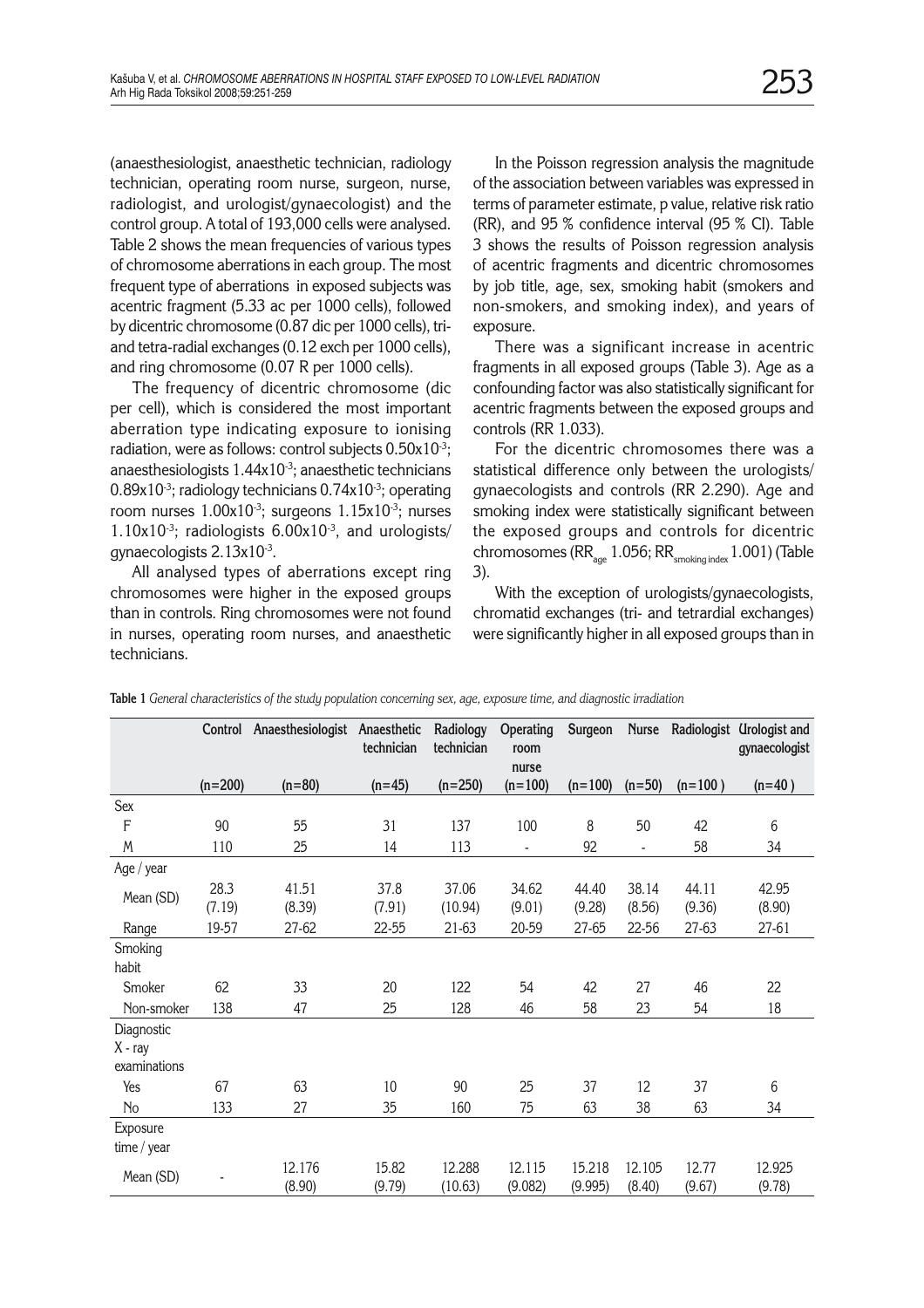controls (results not shown). RR was very high because there were very few chromatid exchanges (range 0-1 per person; 24 exchanges in the exposed groups, and no exchanges in controls; they were very rare).

Ring chromosomes were very rare in all subjects (range 0-2 per person) (Table 2) and Poisson regression analysis was not applied to these results.

Differences between the groups were determined using the two-sided chi-square test. Differences in acentric fragments between all the exposed groups and controls were highly significant (Table 3). Anaesthesiologists too significantly differed from operating theatre nurses  $(p=0.0003)$ , radiology technicians ( $p=0.0001$ ), radiologists ( $p=0.0010$ ), surgeons ( $p=0.0012$ ), and nurses ( $p=0.0036$ ), and comparing to urologists/gynecologists they are considered to be statistically significant (p=0.0214). Differences in dicentric chromosomes between controls and anaesthesiologists and urologists/ gynecologists were highly significant (p=0.0006 and p=0.0001, respectively). The differences were also high between radiology technicians and urologists/ gynaecologists (p=0.0004) and radiologists and urologists/gynaecologists (p=0.0007). Surgeons significantly differed from controls  $(p=0.0083)$ . Anaesthesiologists significantly differed from radiologists and radiology technicians (p=0.0182 and p=0.0166, respectively), and operating theatre nurses from urologists/gynaecologists and controls  $(p=0.0311$  and  $p=0.0387$ , respectively). Ring chromosome was the least frequent aberration type, both in the exposed and control population (Table 2). However, the only significant difference was found

| Table 2 Frequencies of chromosomal aberrations by profession |  |
|--------------------------------------------------------------|--|
|--------------------------------------------------------------|--|

between urologists/gynaecologists and controls (p=0.0269). Although minor inter-group differences were observed; for example, anaesthesiologists had higher incidence of ring chromosomes than anaesthetic technicians, operating room nurses and nurses (Table 2), this difference was not statistically significant.

Differences in chromosomal exchanges (tri- and tetra-radials) were highly significant between controls and nurses and operating theatre nurses  $(p=0.0061)$ and p=0.0024, respectively).

# **DISCUSSION**

Implications of delayed cumulative effects of occupational exposure to low-dose X-rays seem very important, especially with respect to the growing use of ionising radiation in medicine. Occupational exposure to ionising radiation has decreased over the past decades as a result of improved equipment, more rigorous protection measures, and greater awareness of radiation hazards by workers. In spite of these facts, the exposed population has manifested an increased rate of chromosome aberrations (1, 9-13). We used this rate to evaluate the extent of chromosome damage in metaphase preparations of peripheral lymphocytes in hospital staff.

Although limited by the routine technique used, this case-control study still shows interesting results that might contribute to our knowledge on the risk associated with ionising radiation sources. The other value of this study is the great number of

| Group                              | <b>Number</b><br>of<br>subjects | Number of<br>cells<br>analysed | <b>Number</b><br>of acentric<br>fragments<br>per 1000<br>cells | Number of<br>dicentric<br>chromosomes<br>per 1000 cells | Number of<br>ring chromo-<br>somes<br>per 1000<br>cells | Number of<br>exchanges<br>(tri- and<br>tetra-radials)<br>per 1000 cells |
|------------------------------------|---------------------------------|--------------------------------|----------------------------------------------------------------|---------------------------------------------------------|---------------------------------------------------------|-------------------------------------------------------------------------|
| Anaesthesiologist                  | 80                              | 16000                          | 9.06                                                           | 1.44                                                    | 0.25                                                    | 0.25                                                                    |
| Anaesthetic technician             | 45                              | 9000                           | 6.78                                                           | 0.89                                                    | $\Omega$                                                | 0.11                                                                    |
| Radiology technician               | 250                             | 50000                          | 5.50                                                           | 0.74                                                    | 0.08                                                    | 0.08                                                                    |
| Operating room nurse               | 100                             | 20000                          | 5.75                                                           | 1.00                                                    | $\mathbf{0}$                                            | 0.30                                                                    |
| Surgeon                            | 100                             | 20000                          | 6.15                                                           | 1.15                                                    | 0.05                                                    | 0.15                                                                    |
| <b>Nurse</b>                       | 50                              | 10000                          | 5.70                                                           | 1.10                                                    | $\Omega$                                                | 0.30                                                                    |
| Radiologist                        | 100                             | 20000                          | 6.0                                                            | 0.60                                                    | 0.05                                                    | 0.05                                                                    |
| <b><i><u>Urologist</u></i></b> and | 40                              | 8000                           | 6.13                                                           | 2.13                                                    | 0.13                                                    | 0.25                                                                    |
| gynaecologist                      |                                 |                                |                                                                |                                                         |                                                         |                                                                         |
| Control                            | 200                             | 40000                          | 2.10                                                           | 0.50                                                    | 0.05                                                    | $\Omega$                                                                |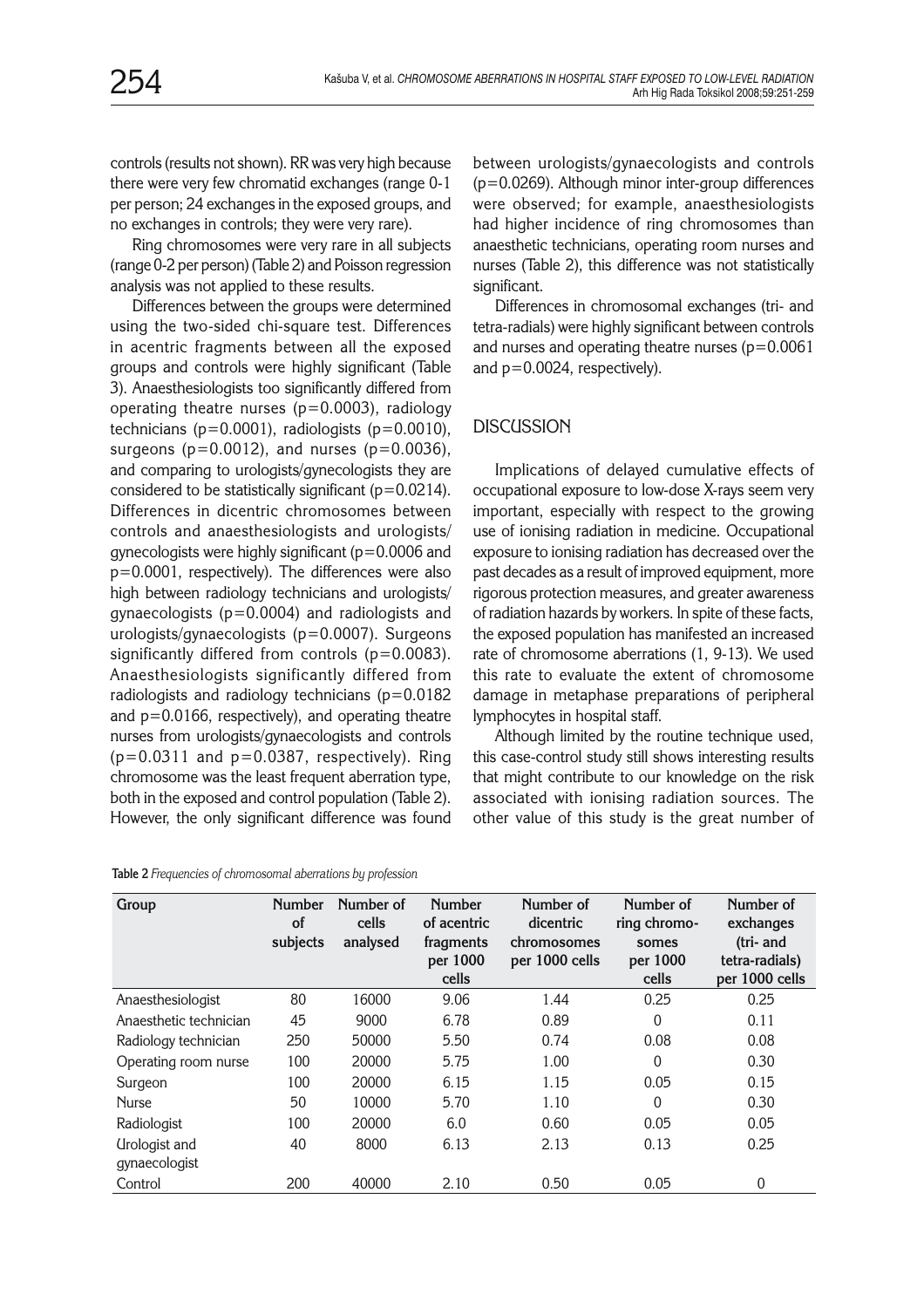subjects involved (765 exposed hospital workers, and 200 controls). The total of 193,000 lymphocyte metaphases that were microscopically screened to determine the frequencies of chromosome aberrations make a valid sample for statistical evaluation.

The pattern of chromosomal damage recorded in peripheral blood lymphocytes of the exposed population was acentric fragments > dicentric chromosomes > exchanges (tri- and tetra-radials) > ring chromosomes. As expected, in the control population ring chromosomes were extremely rare, exchanges were not recorded at all, while other aberration types occurred with significantly lower frequency than in the exposed subjects. The control values of dicentric chromosomes in this study lie within the range of other published data  $(0.49x10^{-3})$ per cell) (14) and our earlier studies  $(0.26x10^{-3})$  per cell) (15).

The results of this study indicate that the frequency of dicentric chromosomes, as one of the most important indicators of radiation exposure, strongly correlated with profession, possibly due to specific modes of exposure and radiation doses absorbed. This observation was also sustained by the results of statistical evaluation. The order of dicentric chromosome frequencies by profession was as follows: radiologists  $\leq$  radiology technicians  $\leq$ anaesthetic technicians < operating room nurses < nurses < surgeons < anaesthesiologists < urologists/ gynaecologists.

Certain job-related exposures were definitely associated with increased incidence of particular aberration types. For example, urologists and gynaecologists had the highest rates of dicentric chromosomes. Anaesthesiologists, on the other hand, showed the highest RR for acentric fragments. In this group, high aberration rates, evidently were the outcome of combined occupational exposure to ionising radiation and genotoxic chemicals.

Other authors also report higher rates of chromosome aberrations in subjects occupationally exposed to low levels of ionising radiation. In their meta-analysis of cytogenetic studies performed in four Italian laboratories in the period 1965-1993, Bonassi et al. (11) reported significantly higher frequencies of chromosome aberrations for various job titles in medical workers exposed to low doses of ionising radiation. Garaj-Vrhovac et al. also reported higher rates of chromosome aberrations in workers exposed to ionising radiation but differences between various job titles were not significant (16).

Some studies showed that aberration frequency increased with age (17-22). No significant age-related differences were observed in the study of Bender et al. (23). A FISH study by Ramsey et al. showed an increase in dicentrics with age (24). Ballardin et al. (25) observed a slight increase in total chromosome aberration frequency with age. They also showed that mean chromosome aberration frequency in exposed technicians was significantly higher than in other profession groups. In our study, age is a significant confounding factor for acentric fragments (Table 3). An increase of 3.3 % for each year of age was observed for the frequency of acentrics  $(RR=1.033)$ .

Literature reports on variations in smoking habits are conflicting. Health et al. (26), Lazutka et al. (27), and Ballardin et al. (25) did not find any influence of smoking on the aberration level. Chung et al. (14) did not find any significant association between age or cigarette smoking and any type of chromosomal aberrations. On the other hand, some studies indicate greater aberration frequency in smokers than in nonsmokers (12, 28, 29). Data from a study of Au et al. (30) suggest that the lymphocytes of smokers made more errors in DNA repair than the cells of non-smokers. Recent literature shows that the effect of smoking is more pronounced in men than in women (31). Rowland and Harding (32) reported that the cells of cigarette smokers might have DNA repair problems. The major problem is a delay in repairing damaged DNA with respect to the cells of non-smokers. Bender et al. (23, 33) suggested that background aberration frequencies should be determined separately for smokers and nonsmokers in all studies where smoking is a confounding variable. Maffei et al. (34) showed that smoking significantly increased micronucleus frequency in exposed workers, but not in controls. Galloway et al. (17) found cigarette smoking a potential confounding variable for the frequency of chromosome aberrations. We found a significant correlation between dicentric frequency and smoking index (RR=1.00080; Table 3) as a parameter used to express cumulative smoking exposure quantitatively.

Literature data have not demonstrated significant differences in aberration frequency between the sexes over a wide age range. Bonassi et al. (35) expressed the differences between the sexes in terms of relative risk (RR) in women versus men after adjustment for age, smoking habit, and occupational exposure.

Our results showed that chromosome aberrations such as dicentrics were present in relatively low percentages and chromatid interchanges and rings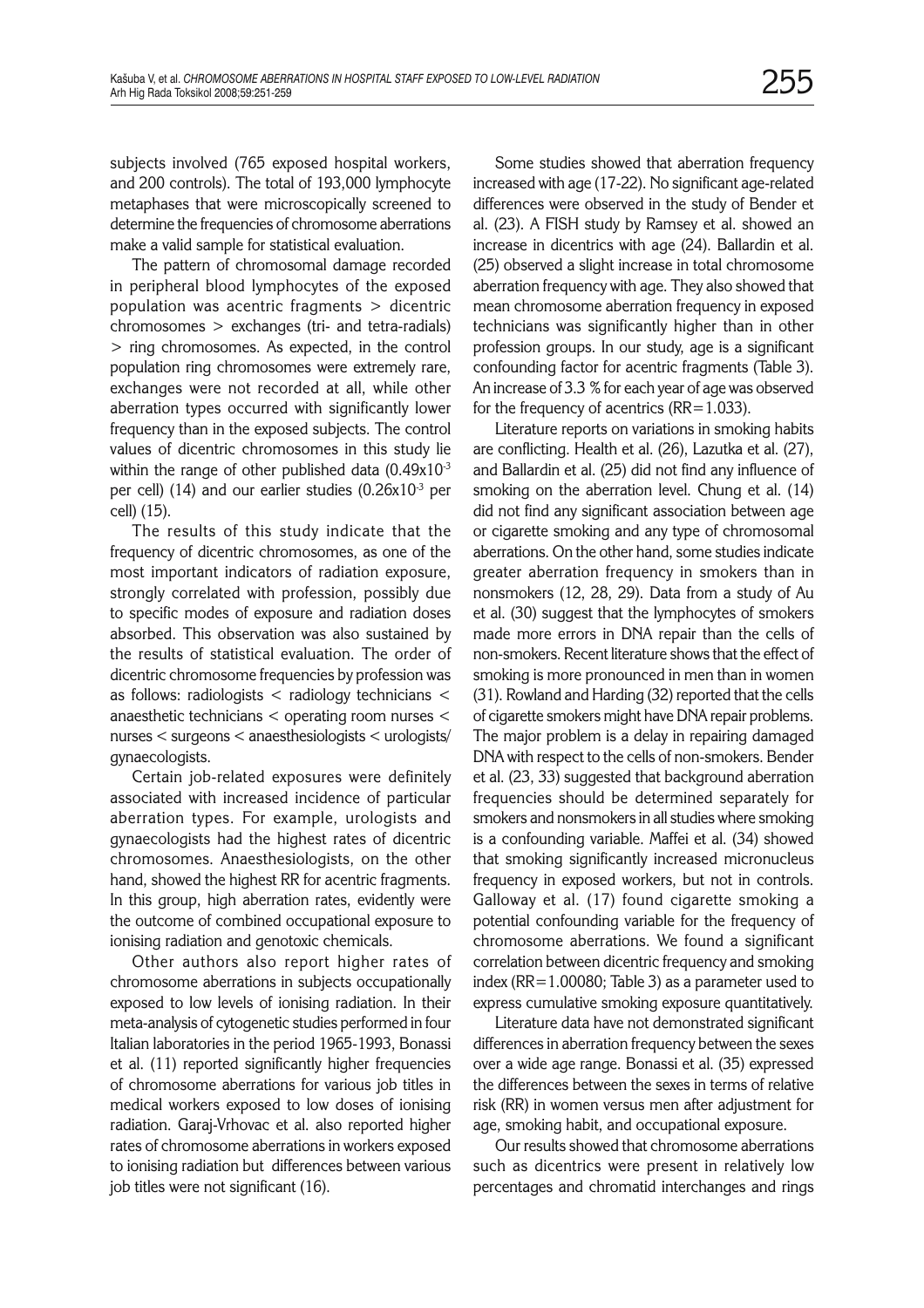**Table 3** *Parameters, relative risks (RR), and their 95 % confidence intervals (95 % CI) estimated using the Poisson regression analysis\* for chromosomal aberrations as dependent variable*

| Variable                           | Parameter<br>estimate | p                 | <b>RR</b>                  | 95 % CI         |  |
|------------------------------------|-----------------------|-------------------|----------------------------|-----------------|--|
| <b>ACENTRIC FRAGMENTS</b>          |                       |                   |                            |                 |  |
| Job title                          |                       |                   |                            |                 |  |
| Anaesthesiologist                  | 1.1095                | < 0.0001          | 3.03284                    | 2.26687-4.05763 |  |
| Anaesthetic technician             | 0.9077                | < 0.0001          | 2.47862                    | 1.73395-3.54309 |  |
| Radiology technician               | 0.9623                | < 0.0001          | 1.99831                    | 1.52867-2.61222 |  |
| Operating room nurse               | 0.8347                | < 0.0001          | 2.30412                    | 1.68102-3.15788 |  |
| Surgeon                            | 0.5918                | 1.80724<br>0.0002 |                            | 1.32950-2.45665 |  |
| <b>Nurse</b>                       | 0.6874                | 0.0002            | 1.98854<br>1.38625-2.85280 |                 |  |
| Radiologist                        | 0.5896                | < 0.0001          | 1.80498                    | 1.33069-2.44391 |  |
| <b>Urologist and gynaecologist</b> | 0.6286                | 0.0009            | 1.87498                    | 1.29330-2.71801 |  |
| Age                                | 0.0320                | < 0.0001          | 1.03252                    | 1.01990-1.04519 |  |
| Sex (M)                            | $-0.0374$             | 0.6291            | 0.96329                    | 0.82754-1.12120 |  |
| Nonsmokers                         | $-0.0156$             | 0.8566            | 0.98452                    | 0.83127-1.16602 |  |
| <b>Smokers</b>                     | $-0.0764$             | 0.6591            | 0.92645                    | 0.65968-1.30096 |  |
| Smoking index                      | 0.0002                | 0.2537            | 1.00020                    | 0.99990-1.00050 |  |
| Years of exposure                  | $-0.0037$             | 0.5419            | 0.99631                    | 0.98442-1.00833 |  |
| <b>DICENTRIC CHROMOSOMES</b>       |                       |                   |                            |                 |  |
| Job title                          |                       |                   |                            |                 |  |
| Anaesthesiologist                  | 0.4746                | 0.1648            | 1.60737                    | 0.82275-3.14024 |  |
| Anaesthetic technician             | 0.2344                | 0.6076            | 1.26415                    | 0.51680-3.09225 |  |
| Radiology technician               | 0.0449                | 0.8877            | 1.04592                    | 0.56108-1.94975 |  |
| Operating room nurse               | 0.4911                | 0.1779            | 1.63411                    | 0.79979-3.33910 |  |
| Surgeon                            | 0.1139                | 0.7484            | 1.12064                    | 0.55884-2.24723 |  |
| <b>Nurse</b>                       | 0.3470                | 0.3944            | 1.41482                    | 0.63667-3.14401 |  |
| Radiologist                        | $-0.4311$             | 0.2763            | 0.64979                    | 0.29906-1.41199 |  |
| Urologist and gynaecologist        | 0.8302                | 0.0236            | 2.29378                    | 1.11795-4.70629 |  |
| Age                                | 0.0542                | < 0.0001          | 1.05570                    | 1.02798-1.08405 |  |
| Sex (M)                            | $-0.1900$             | 0.3379            | 0.82696                    | 0.56063-1.21969 |  |
| Nonsmokers                         | $-0.3626$             | 0.0942            | 0.69586                    | 0.45507-1.06407 |  |
| <b>Smokers</b>                     | $-0.6801$             | 0.1427            | 0.50657                    | 0.20403-1.25772 |  |
| Smoking index                      | 0.0008                | 0.0133            | 1.00080                    | 1.00020-1.00140 |  |
| Years of exposure                  | $-0.0135$             | 0.3126            | 0.98659                    | 0.96098-1.01278 |  |

*\*Relative risks for the exposed groups were estimated relative to the control group. Bold indicates statistically significant values at P<0.05*

were very rare in the exposed groups. This may be because DNA repair mechanisms act better at low radiation doses and over a long period of time (1). Everyone bears their own radiation burden, consisting mainly of external exposure in the general and occupational environment and diagnostic x-ray doses. Furthermore, any biological effect and repair capacity vary individually (36, 37). This includes variability in DNA repair mechanism and capacity, and inherited mutations (38).

Our data show the importance of performing periodic controls of occupationally exposed populations. It is also very important to use cytogenetic analysis in pre-employment screening for such occupational profiles.

#### *Acknowledgements*

The authors gratefully acknowledge the cooperation of all professionals and volunteers in this study. We wish to thank Mrs Marija Milas for technical assistance. This investigation was supported by the Croatian Ministry of Science, Education and Sports as a part of the project No. 022-0222148-2137: "Genotoxicity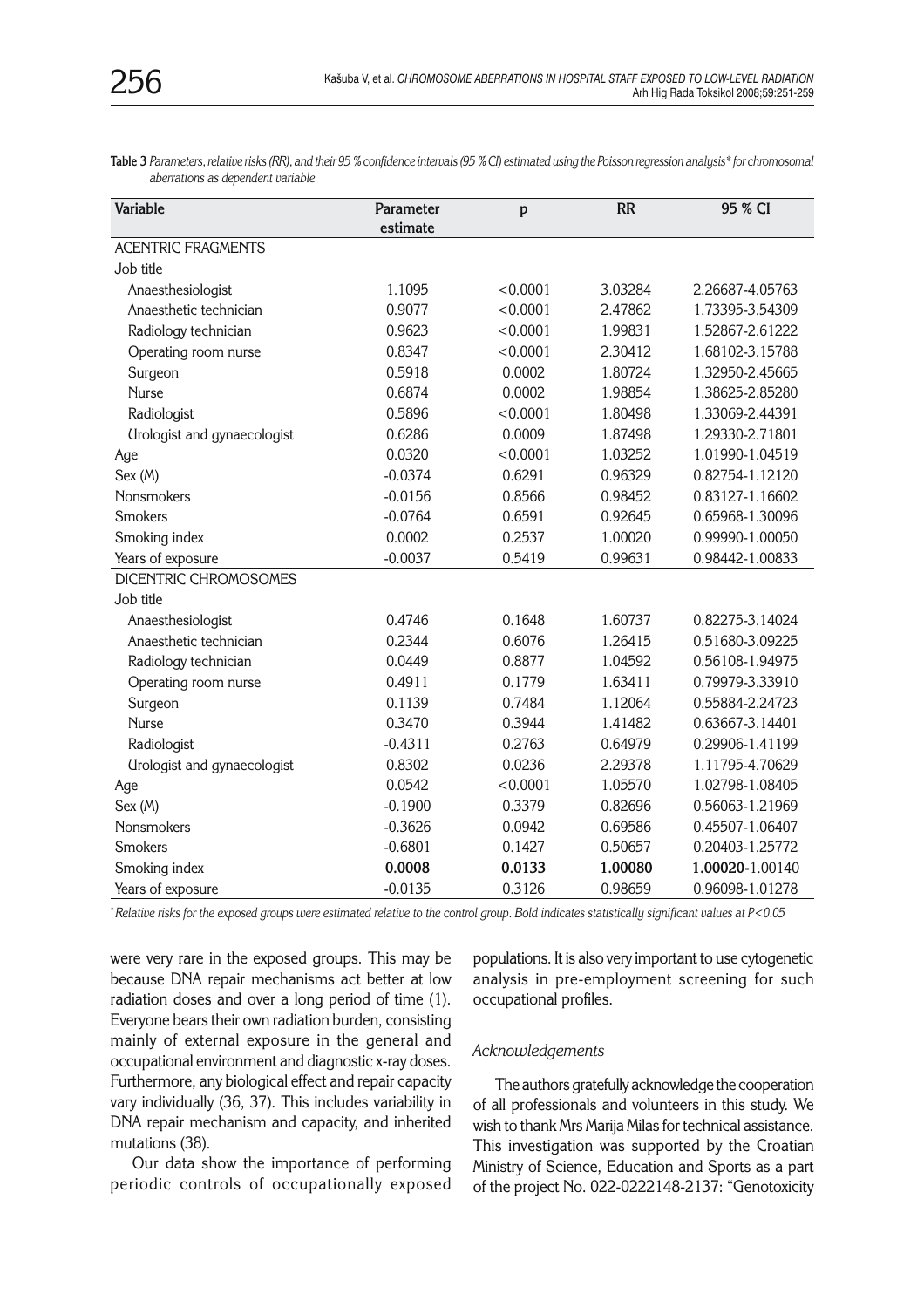of chemical and physical agents of natural and anthropogenic origin".

# **REFERENCES**

- 1. Pazymino C, Leone PE, Chavez M, Bustamante G, Cordova A, Gutierrez S, Penaherrera MS, Sanchez ME. Follow up study of chromosome aberrations in lymphocytes in hospital workers occupationally exposed to low levels of ionizing radiation. Mutat Res 1995;335:245-51.
- 2. Lloyd DC, Purrott RJ, Reeder EJ. The incidence of unstable chromosome aberrations in peripheral blood lymphocytes from unirradiated and occupationally exposed people. Mutat Res1980;72:523-32.
- 3. Muller W-U, Streffer C. Biological indicators for radiation damage. Int J Radiat Biol 1991;59:863-73.
- 4. Lloyd DC. Chromosomal analysis to assess radiation dose. Stem Cell 1997;15(Suppl. 2):195-201.
- 5. National Council on Radiation Protection and Measurements (NCRP). Limitation of exposure to ionizing radiation. NCRP Report No. 116. Bethesda (MD): NCRP; 1993.
- 6. Mortada WI, Sobh MA, El-Defrawy MM. The exposure to cadmium, lead and mercury from smoking and its impact on renal integrity. Med Sci Monit 2004;10: CR112-6.
- 7. International Atomic Energy Agency (IAEA). Cytogenetic analysis for radiation dose assessment, a manual. Technical report series No. 405. Vienna: IAEA; 2001.
- 8. SAS Institute. SAS Online Doc. [displayed 23 October 2008]. Available at http://v8doc.sas.com/sashtml/.
- 9. Jha AN, Sharma T. Enhanced frequency of chromosome aberrations in workers occupationally exposed to diagnostic X-rays. Mutat Res 1991;260:343-8.
- 10. Barquinero JF, Barrios L, Caballin MR, Miro R, Ribas M, Subias A, Egozcue J. Cytogenetic analysis of lymphocytes from hospital workers occupationally exposed to low levels of ionizing radiation. Mutat Res 1993;286:275-9.
- 11. Bonassi S, Forni A, Bigatti P, Canevarollo N, De Ferrari M, Lando C, Padovani P, Bevegni M, Stella M, Vecchio D, Puntoni R. Chromosome aberrations in hospital workers: evidence from surveillance studies in Italy (1963-1993). Am J Ind Med 1997;31:353-60.
- 12. Balakrishnan S, Rao SB. Cytogenetic analysis of peripheral blood lymphocytes of occupational workers exposed to low levels of ionising radiation. Mutat Res 1999;442:37-42.
- 13. Rozgaj R, Kašuba V, Šentija K, Perić I. Radiationinduced chromosomal aberrations and haematological alterations in hospital workers. Occup Med 1999;49:1- 8.
- 14. Chung HW, Ryu EK, Kim YJ, Ha SW. Chromosome aberrations in workers of nuclear-power plants. Mutat Res 1996;350:307-14.
- 15. Kašuba V, Šentija K, Garaj-Vrhovac V, Fučić A. Chromosome aberrations in peripheral blood lymphocytes from control individuals. Mutat Res 1995;346:187-93.
- 16. Garaj-Vrhovac V, Kopjar N, Poropat M. Evaluation of cytogenetic damage in nuclear medicine personnel occupationally exposed to low-level ionising radiation. Arh Hig Rada Toksikol 2006;57:31-8.
- 17. Galloway SM, Berry PK, Nichols WW, Wolman SR, Soper KA, Stolley PD, Archer P. Chromosome aberrations in individuals occupationally exposed to ethylene oxide, and in a large control population. Mutat Res 1986;170:55-74.
- 18. Evans HJ, Buckton KE, Hamilton GE, Carothes A. Radiation-induced chromosome aberrations in nuclear-dockyard workers. Nature 1979;277:531-4.
- 19. Tonomura A, Kish K, Saito F. Types and frequencies of chromosome aberrations in peripheral lymphocytes of general populations. In: Ishihara T, Sasaki MS, editors. Radiation induced chromosome damage in man. New York (NY): Alan R. Liss, Inc.; 1983. p. 605-16.
- 20. Carrano AV, Natarajan AT. Consideration for population monitoring using cytogenetic techniques. Mutat Res 1988;204:379-406.
- 21. Ganguly BB. Cell division, chromosomal damage and micronucleus formation in peripheral lymphocytes of healthy donors: related to donors age. Mutat Res 1993;295:135-48.
- 22. Voisin P, Paillole N, Benderitter M, Claraz M, Chambrette V, Delbos M, Durand V, Leroy A, Sorokine-Durm I. Improvement of biological dosimetry by cytogenetics for operational purposes: dicentrics or micronuclei? In: Proceedings of the 10<sup>th</sup> International Congress of International Radiation Protection Association "Harmonization of radiation, human life and the ecosystem"; 14-19 May 2000; Hiroshima, Japan. [CD-ROM] Hiroshima: IRPA; P-3a-217, 1-6.
- 23. Bender MA, Awa AA, Brooks AL, Evans HJ, Groer PG, Littlefield LG, Pereira C, Preston RJ, Wachholz BW. Current status of cytogenetic procedures to detect and quantify previous exposure to radiation. Mutat Res1988;196:103-59.
- 24. Ramsey MJ, Moore II DH, Briner JF, Lee DA, Olsen LA, Senft JR, Tucker JD. The effect of age and lifestyle factors on the accumulation of cytogenetic damage as a measured by chromosome painting. Mutat Res 1995;338:95-106.
- 25. Ballardin M, Antonelli A, Cipollini M, Fallahi P, Scarpato R, Tomei A, Traino C, Barale R. Induction of chromatidtype aberrations in peripheral lymphocytes of hospital workers exposed to very low doses of radiation. Mutat Res 2007;626: 61-8.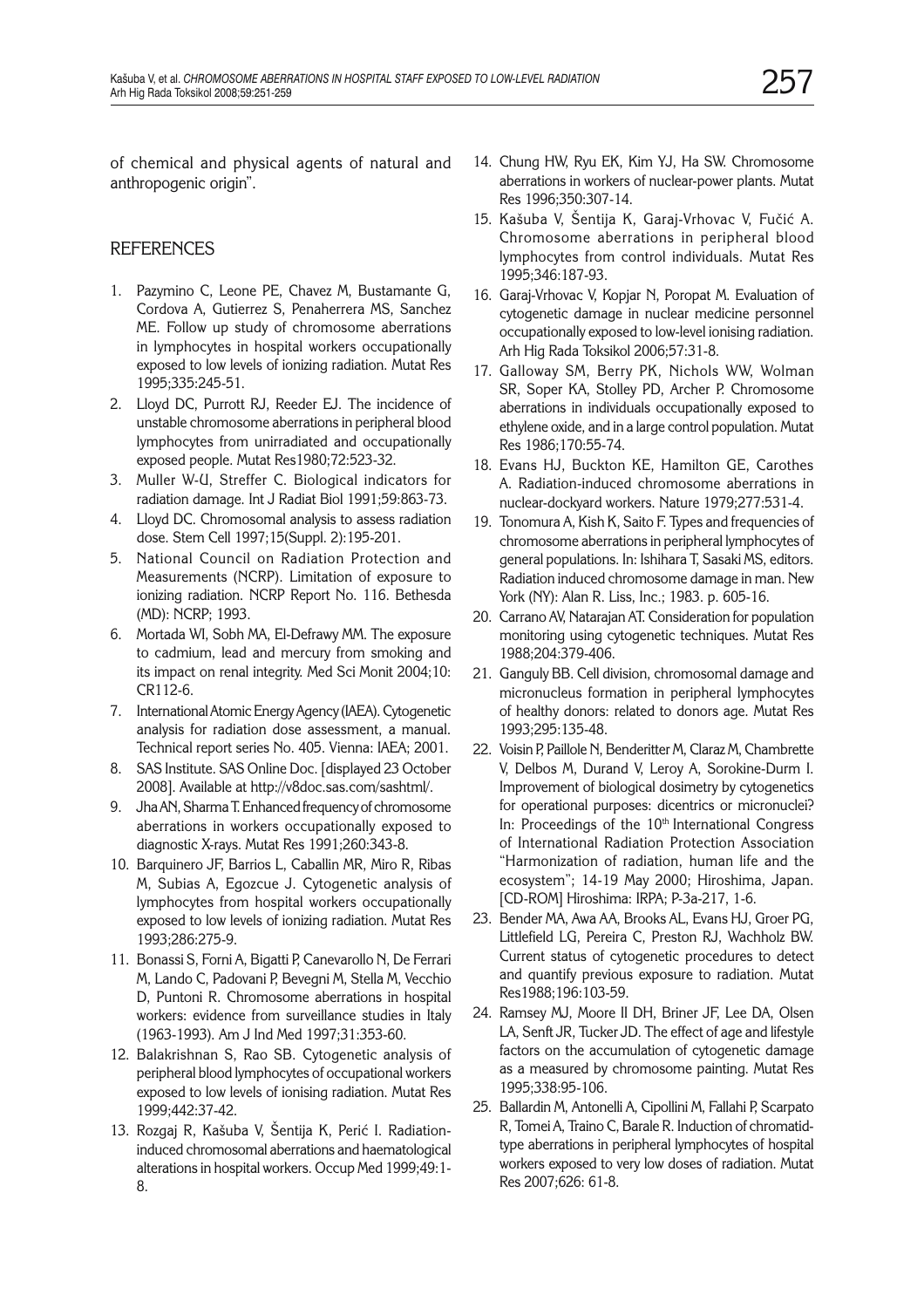- 26. Health CW, Nadel MB, Zack MM, Chen ATL, Bender MA, Preston RJ. Cytogenetic findings in persons living near the Love Canal. J Am Med Ass 1984;251:1437- 40.
- 27. Lazutka JR, Lekevičius R, Dedonyte V, Maciulevičiute-Gervers L, Mierauskiene J, Rudaitiene S, Slapšyte G. Chromosomal aberrations and sister chromatid exchanges in Lithuanian populations: effects of occupational and environmental exposures. Mutat Res 1999;445:225-39.
- 28. Vijayalaxmi, Evans HJ. *In vivo* and *in vitro* effects of cigarette smoke on chromosomal damage and sister-chromatid exchange in human peripheral blood lymphocytes. Mutat Res 1982;92:321-32.
- 29. Tawn JE, Cartmell CL. The effect of smoking on the frequency of assymetrical and symmetrical chromosome exchanges in human lymphocytes. Mutat Res 1989;224:151-6.
- 30. Au W. Monitoring human populations for effects of radiation and chemical exposures using cytogenetic techniques. Occup Med 1991;6:597-611.
- 31. Wang LE, Bondy ML, de Andreade M, Strom SS, Wang X, Sigurdson A, Spitz MR, Wei Q Gender difference in smoking effect on chromosome sensitivity to gamma radiation in a healthy population. Radiat Res 2000;154:20-7.
- 32. Rowland RE, Harding KM. Increased sister chromatid exchange in the peripheral blood lymphocytes of young

women who smoke cigarettes. Herditas 1999;131:143- 6.

- 33. Bender MA, Preston RJ, Leonard RC, Pyatt BE, Gooch PC, Shelby MD. Chromosomal aberrations and sisterchromatid exchange frequencies in peripheral blood lymphocytes of a large human population sample. Mutat Res 1988;204:421-33.
- 34. Maffei F, Angelini S, Cantelli Fort G, Lodi V, Saviero Violante F, Mattioli S, Hrelia P. Micronuclei frequencies in hospital workers occupationally exposed to low levels of ionizing radiation: influence of smoking status and other factors. Mutagenesis 2002;17:405-9.
- 35. Bonassi S, Bolognesi C, Abbondandolo A, Barale R, Bigatti P, Camurri L, Dalpra L, De Ferrari M, Forni A, Lando C, Padovani P, Pasquini R, Stella M, Puntoni R. Influence of sex on cytogenetic end-points: evidence from a large human sample and review of the literature. Cancer Epidemiol Biomarkers Prev 1995;4:671-9.
- 36. Bosi A, Olivieri G. Variability of the adaptive response to ionizing radiations in humans. Mutat Res 1989;211:13- 7.
- 37.Huber R, Braselmann H, Bauchinger M. Intraand inter-individual variation of background and radiation-induced micronucleus frequencies in human lymphocytes. Int J Radiat Biol 1992;61:655-61.
- 38. Perera FP, Whyatt RM. Biomarkers and molecular epidemiology in mutation/cancer research. Mutat Res 1994;313:117-29.